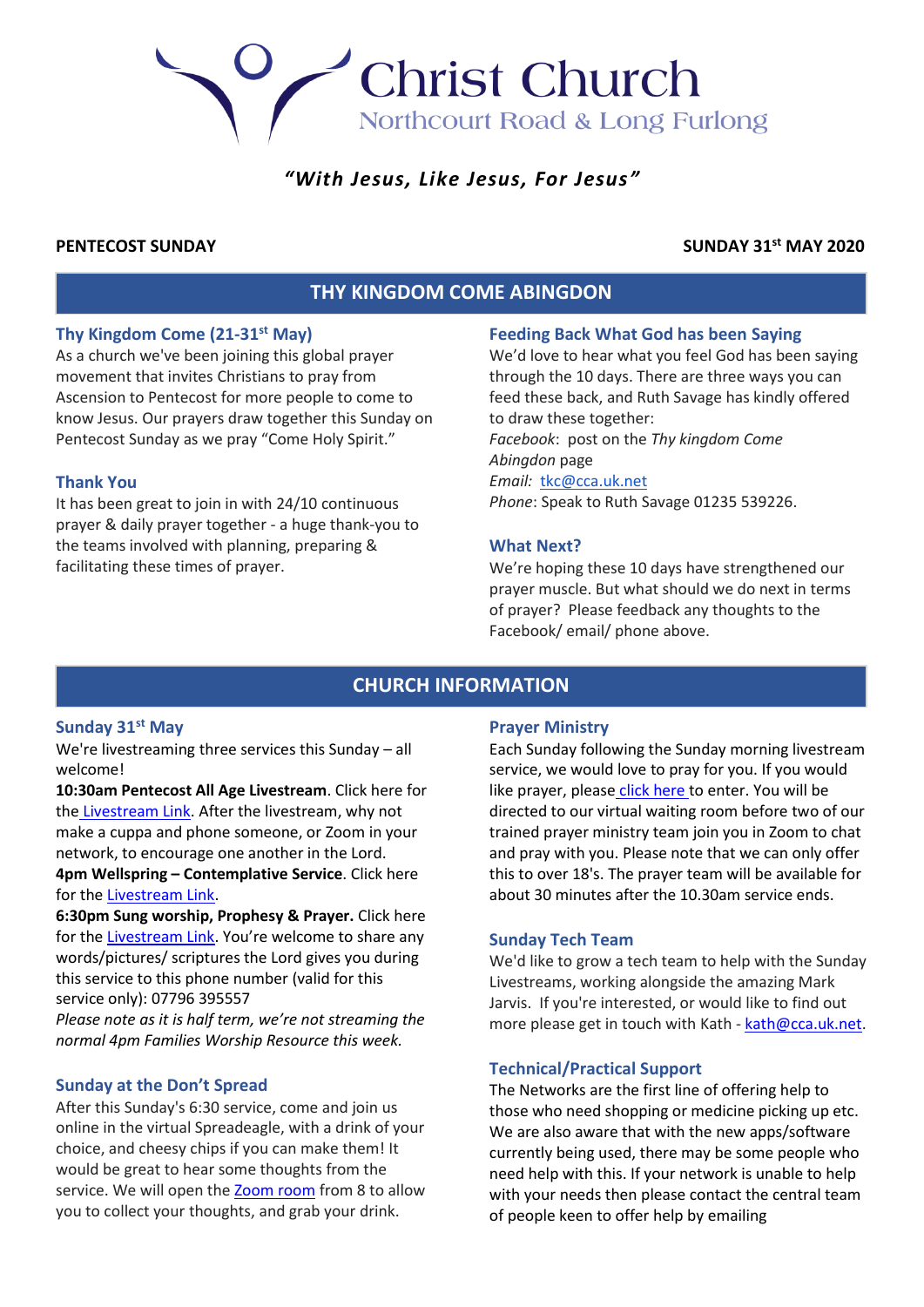[coronahelp@cca.uk.net](mailto:coronahelp@cca.uk.net) or phone the church office on 07707 850282.

# **Church Office**

Clint is working from home. Email  $clint@cca.uk.net$ . phone 07707 850282. The news sheet is now being produced by Clint and Suzie. Please send any information to be included in the news sheet to the office email: [office@cca.uk.net](mailto:office@cca.uk.net) by 4pm Thursday. Please try to keep information to a 65 word limit.

# **Christ Church Networks**

Connecting church members to TALK, PRAY, and HELP, so everyone feels they belong, are known and loved. If you would like to join one, contact [clint@cca.uk.net.](mailto:clint@cca.uk.net)

# **FEEDBACK/REVIEWS**

# **Independent Safeguarding Review**

The report from the independent safeguarding review on the handling of the Tim Davis case will be coming out in June. We will signpost it to the church as it becomes public.

# **Long Furlong Leadership Team Feedback**

The team met this week & began to think & pray about some medium-to-long-term planning. We

considered the pros and cons of on-line church; assessed how lack of physical meeting affects some and affects those unable to use their particular gifting; considered the current pastoral situation; looked at some new models of church and missional and creative opportunities. This is, of course, a learning experience for everyone, and just the beginning of listening & praying together as we move forward. Any comments to the team (David, Del, Anne, Jane, Diana, Nic, Phil & Kath) are always welcome.

# **OTHER NEWS/UPDATES**



### **Barns Café News**

The Barns Café continues to be closed due to the COVID19 outbreak. Please be praying for all the Barns Cafe team and for those in the community who are

missing the friendship and relationships built through the work of the cafe.

# **Foodbank**

foodbank Thank you for all the donations of money and produce. This week's particular Foodbank needs are: Marmite, tinned carrots, peas and potatoes, dog and cat food, shampoo, washing up liquid, spray multi-purpose cleaner and nappies. Any produce can be brought to the church between 9:30 and 1:00 on Tuesdays and Fridays. It is hugely appreciated at this difficult time.

# **Association of Christian Counsellors**

ACC's COVID-19 Crisis Counselling Support Service has been set up to help people who are experiencing difficult feelings, thoughts and circumstances because: they work within an NHS setting (medical and ancillary staff) or they have been bereaved at this time, whether due to COVID-19 or another reason. The service offers up to ten sessions of counselling on a no-fee basis, either on-line or by telephone. For more information visit ACC's [website](http://www.acc-uk.org/) or phone 024 7644 9694.

### **Wycliffe**

The Wycliffe Office here in the UK is looking for volunteers to type up translated Scripture into digitized form. Some texts can be scanned by using a digital scanner but there are other texts that cannot be digitized in this way and need to be typed manually. This is a project being run in partnership with SIL and MissionAssist. If you are interested in helping with this project will you please contact Trevor Tucker on [ttucker@wycliffe.org.uk.](mailto:ttucker@wycliffe.org.uk)

# **Mission Support Group**

Following the tragic death of Miranda Harris, the church put together a book of messages of condolence for Peter. Unfortunately there were some delays in getting the book to Peter, partly as a result of Covid-19, but we were able to send the book to Peter earlier in May. Peter has now responded: "*The parcel (condolence book) has arrived and I was so moved to open it and to read all of the wonderful messages inside. The care and thought expressed in it all is quite remarkable and I do hope you can find a way of thanking all of those concerned? It was such a major project I can see, and has been done with such sensitivity. The day it arrived was actually Miranda's birthday and so it was a very appropriate day to be reading it all. I am only sorry that ongoing issues with my shoulders and arms mean that dictating into my phone is the very inadequate way I can best reply*."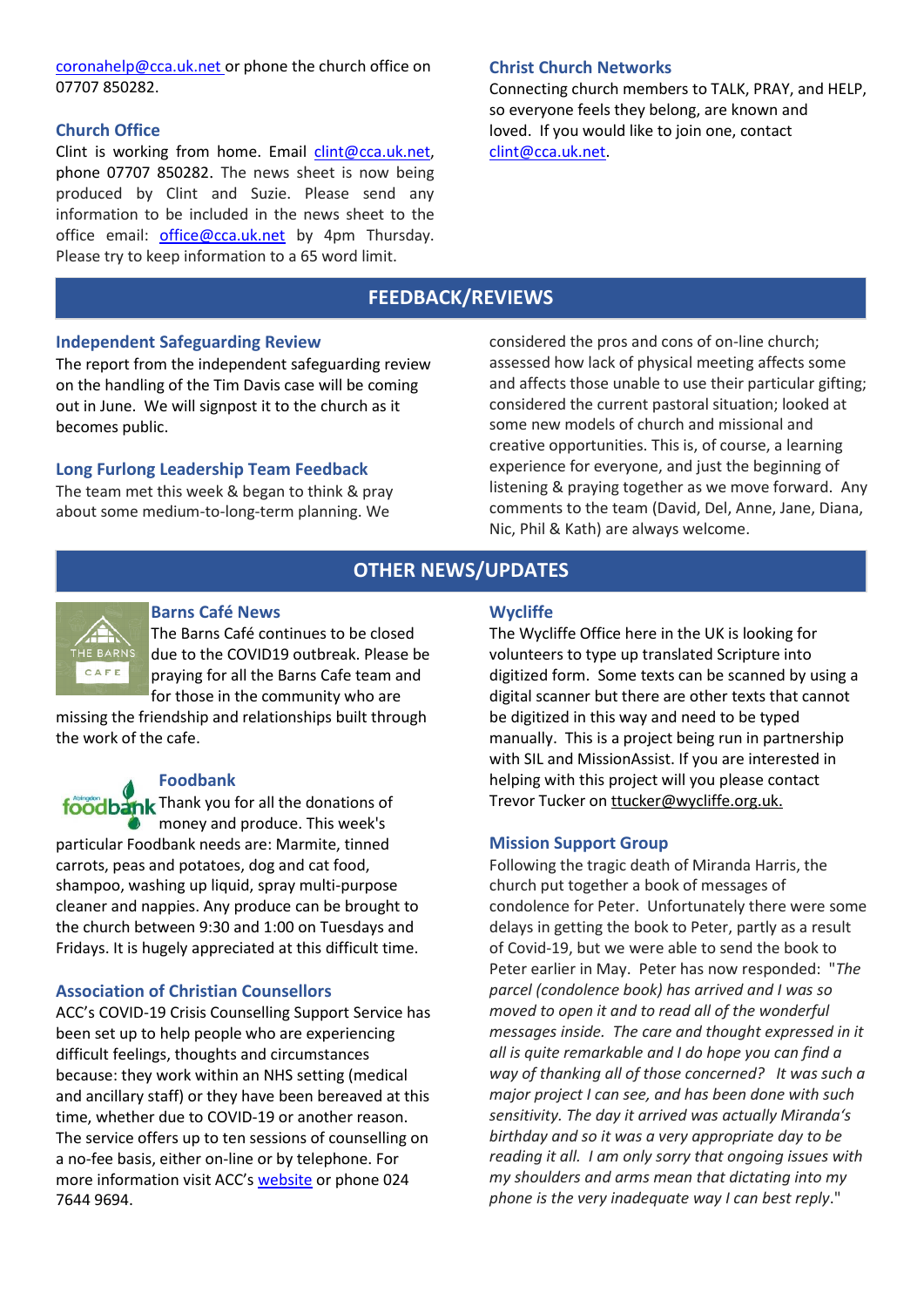# **Men@CCA Online Breakfast**

We're going to be hosting another online Men@CCA breakfast at 10am on Saturday 6th June. We'll hear from James Ross on the subject: 'Where is God when it hurts? What I learned from the life - and death - of

my daughter, Beth.' Once again there will be a chance to chat and pray together in breakout rooms. We'll also have time for sung worship. Click here for th[e Zoom link.](https://us02web.zoom.us/j/87199718969?pwd=UjFzQTNFMVhtR0ZyUFZ2bHBZR1FNdz09)

# **UPCOMING EVENTS**

# **Alpha**

Alpha Online is a great way to make new connections, meet new people and have honest conversations about the big questions in life. We are running several mini groups: *Monday evenings* 7:30pm – has recently started but people are still welcome to join. Hosts - John Owen/ Katie Finch *Monday evenings*, 8pm, from 8<sup>th</sup> June. Particularly suitable for anyone 18-20s. Hosts - Josh Buckingham/ Bea Ellaby

*Thursday mornings*, 10am, particularly suitable for mums with young children.

Hosts - Nikki Hellem (from ACC)/ Bea Ellaby. These online courses use the Alpha film series, and then a 45 minute Zoom discussion group, and are limited to 4-6 guests to enable conversation to bubble. See the church [website](http://www.cca.uk.net/explore-faith/) for details and to book a place.

# **Help with Alpha**

Please help advertise by sharing the Facebook post on the church Facebook page with friends, and invite them to come

If you'd like to help run a mini online Alpha, please speak to Keith [keith@cca.uk.net.](mailto:keith@cca.uk.net) And please pray!

# **Marriage Courses**

With the lockdown, although we can't run a marriage course, HTB is running an online version of their course. We know after several weeks of lockdown together you may be feeling the strain, but why not invest some of this time in your marriage. The [HTB](https://www.htb.org/marriage)  [course](https://www.htb.org/marriage) is sessions of approx. 2 hours each at your own pace.

# **Long Furlong Craft Sessions Saturday 30th May**

10 - 11 am and/or 1 - 2 pm - Craft Sessions for all ages. For more details contact Anne Taylor [annejbtaylor61@gmail.com.](mailto:annejbtaylor61@gmail.com)

# **Long Furlong Afternoon Tea Online**

Sunday  $7<sup>th</sup>$  June. Bring your favourite home bake & plenty of time to chat in small groups. More details soon.

# **PRAYER**

# **Wednesday Morning Prayer Meetings**

Our 8am Wednesday morning prayer meetings are continuing online using Zoom. These run for 45 minutes, and include a Psalm and open praise, a bible reading and intercessory prayers. You're welcome to join, please emai[l keith@cca.uk.net,](mailto:keith@cca.uk.net) or Dal on [warden-dal@cca.uk.net,](mailto:warden-dal@cca.uk.net) or Janice on [chriswgordon6@aol.com](mailto:chriswgordon6@aol.com) for the meeting ID and password (which will be the same every week).

### **Intercessory Prayer**

Are you, or someone you know and love, needing particular prayer at this time? We have a team of intercessors who love to pray for others. If you would like to be in touch with them to ask for prayer, follow the [link,](https://docs.google.com/forms/d/e/1FAIpQLSfT-6Me8FrVVQa50ZUXThiDnzQ3aNU-nR12dM2JZQrD78vnLA/viewform) or telephone Richard Howard on 01235 533 278.

# **Please Pray For Those Who Are Unwell**

[LF} Judy Wood, Caroline Craig, Louis Furlong, David Robertson, Rachel Robertson, Logan Mazie (Jane J's great nephew), Cynthia Holland. [NCR] Hugh Parkman, Richard Feeney, Nicola Price.

Please contact the office if you would like your name or a friend or relative's to be included on this list. The name will remain there for six weeks or so. If the need is for continued, long-term prayer support, the name will be added to the monthly prayer diary. Please let the office know when a name can be removed from the list. Thank you.